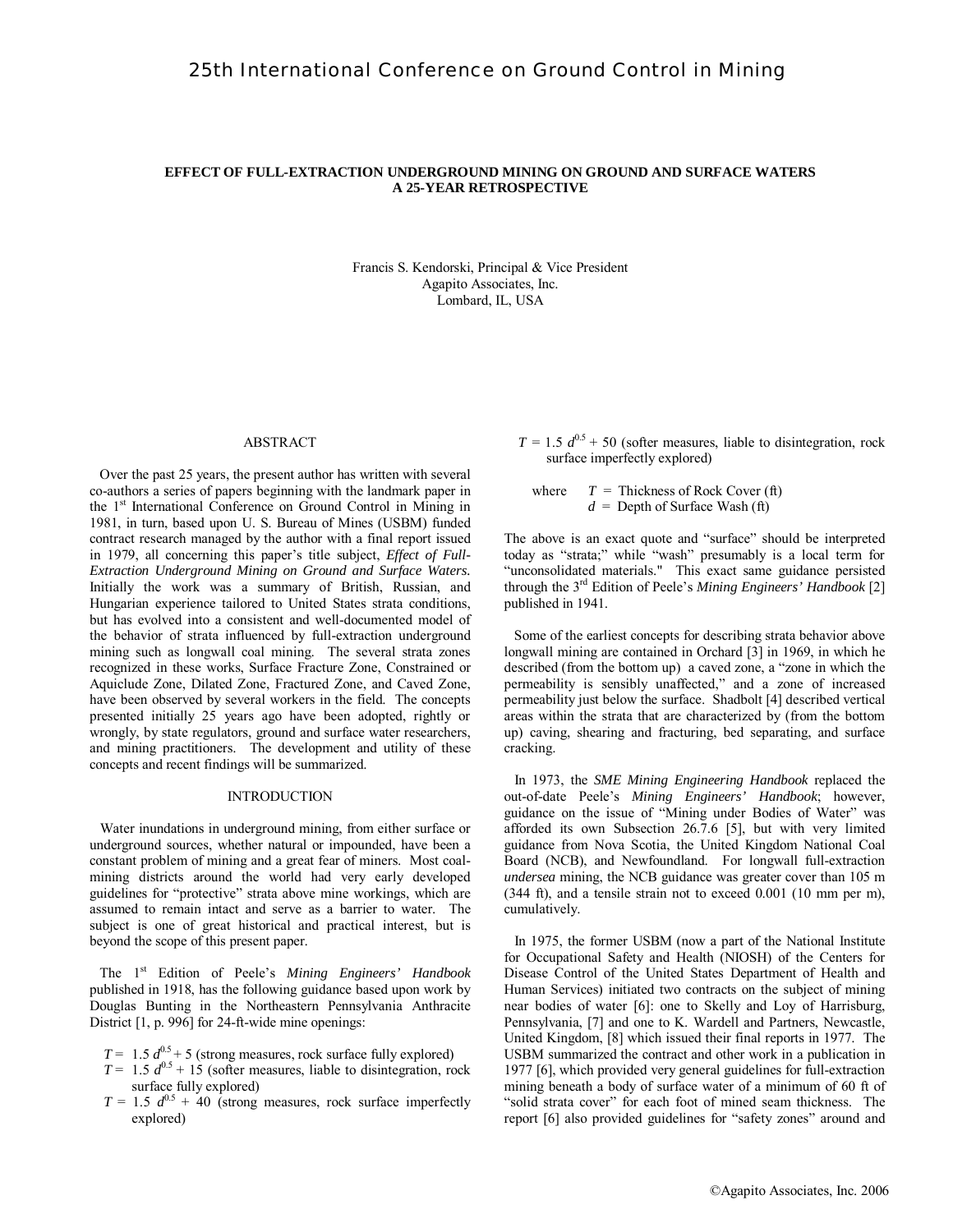under bodies of surface water of 200 ft horizontally from the highwater mark and vertically downward at a dip angle of 65º to a depth of 350 ft.

 Recognizing a need for additional research into the issue of mining near surface waters and the potential hazards that existed for inundations of mines, in 1978, the USBM issued a new contract to Engineers International, Inc., of Downers Grove, Illinois [9]. The present author was project manager on that contract research. That contract research work resulted in the publishing in 1979 of the final report, *Criteria for Determining When a Body of Surface Water Constitutes a Hazard to Mining* [9], which was synopsized in a paper presented at the 1<sup>st</sup> International Conference on Ground Control in Mining in 1981 [10] by two of the authors of that final report, including the present author. The material in that publication [9] and presented at that conference [10] included the model developed for strata behavior in response to full-extraction mining and its effect of ground surface waters.

 The final report [9] also addressed how to pre-plan an underground mine for a water inundation so as to allow safe escape, refuge, or direction of waters to sumps or mined-out evacuated areas. This portion of the report has since received renewed interest following the near-tragic Quecreek No. 1 Mine incident in Somerset County, Pennsylvania, in 2002. This author has been honored by being invited to address the Pennsylvania Governor's Special Commission on Abandoned Mine Voids and Mine Safety in Pottsville, Pennsylvania, in October 2002, and the Mine Safety and Health Research Advisory Commission in Washington, DC, in May 2003 on the subject of mine inundations.

#### 1979 MODEL

 The 1979 and 1981 publications [9, 10] drew heavily upon Australian [11, 12], Hungarian [13], Soviet [14], the United

Kingdom [4, 5, 8], and United States [7, 15, 16, 17] experiences in full-extraction mining overlying strata behavior. The 1979 and 1981 publications used the original Figure 1, a cross section of the strata zones above a longwall full-extraction panel. Figure 1 is reproduced exactly as presented in the 1979 report, poor drafting, and all. The key findings presented in the 1979 and 1981 publications [9, 10] were the identification of the various zone of strata behavior above the full-extraction mining panel (from the bottom up):

| Zone                             | Extent           | <b>Nature</b>        |  |  |
|----------------------------------|------------------|----------------------|--|--|
| Caved Zone                       | $3t$ to 6t       | Complete Disruption  |  |  |
| <b>Fractured Zone</b>            | $30t$ to $58t$   | Continuous Open      |  |  |
|                                  |                  | <b>Fractures</b>     |  |  |
| Aquiclude Zone                   | Surface—50 ft to | Constrained with No. |  |  |
|                                  | 30t Above Mine   | Permeability Change  |  |  |
| Surface Fracture                 | To 50 ft Below   | Temporary Open       |  |  |
| Zone                             | Surface          | Fractures            |  |  |
| where $t =$ mined seam thickness |                  |                      |  |  |

 While not the only publication of such concepts of strata behavior (see, for example, the excellent presentations in Coe and Stowe in 1984 [18], Peng and Chiang in 1984 [19], and Hasenfus, et al. in 1988 [20]), it was the first publication of a consistent, defensible, model for strata behavior and quantification overlying longwall full-extraction panels that could be used to predict the impact of the strata behavior on the mining water regime and inundation potential. Some of these concepts [19] included fewer strata behavior zones, such as Caved Zone (2 to 8*t*), Fractured Zone (28 to 42*t*), and Continuous Deformation Zone (extends to the surface).

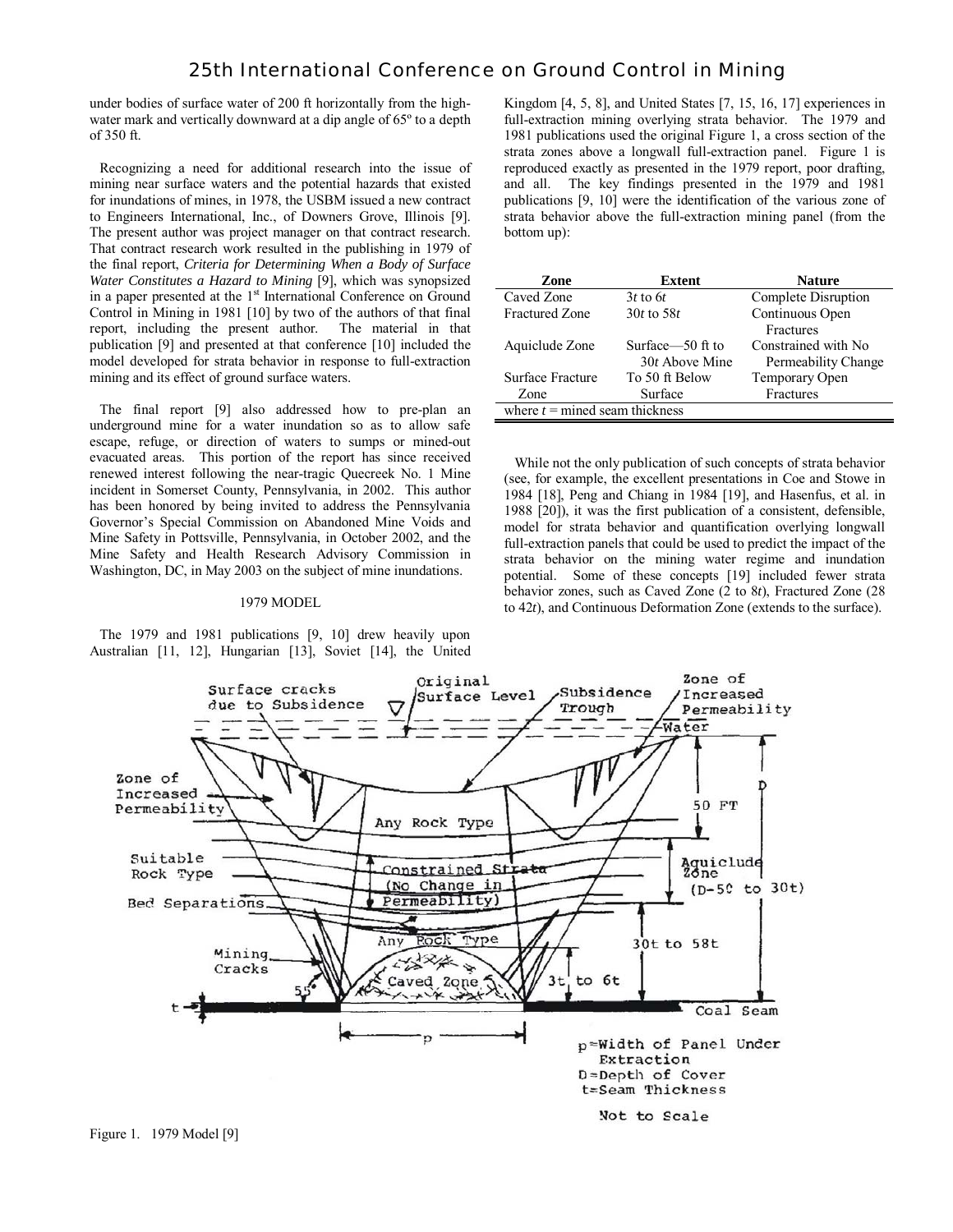From 1972 through early 1977, Mazza and Mlinar [21] investigated the efficiency of vertical degasification holes above the Pittsburgh Coal Bed in northern West Virginia in both longwall and room-and-pillar mines, and found a rubblized zone extending approximately 100 ft (16*t*) above the mined seam and a zone of vertical strata movements and separations of as much as 350 ft (58*t*) above the mined coal seam. These zones today would correspond to the Caved Zone and Fracture Zone.

 Liu [22] in 1981, cited in Peng and Chiang [19], developed the following relationships based on extensive Chinese experience for predicting the height of the fractured zone above longwall panels in SI System units:

| <b>Rock Type</b>              | Height            | Std. Dev. |
|-------------------------------|-------------------|-----------|
|                               | (m)               | (m)       |
| Hard and Strong Rock          |                   |           |
| Compressive Strength          | $100t/(1.2t+2.0)$ | 8.9       |
| $>$ 39.23 MPa                 |                   |           |
| Good Water Conductivity       |                   |           |
| Medium Hard Rock              |                   |           |
| Compressive Strength          |                   |           |
| >19.62 MPa < 39.23 MPa        | $100t/(1.6t+3.6)$ | 5.6       |
| Worse Water Conductivity      |                   |           |
| Soft and Weak Rock            |                   |           |
| Compressive Strength          |                   |           |
| >8.28 MPa < 19.62 MPa         | $100t/(3.1t+5.0)$ | 4.0       |
| <b>Bad Water Conductivity</b> |                   |           |
| Weathered Soft and Weak Rock  |                   |           |
| Compressive Strength          |                   |           |
| >8.28 MPa <19.62 MPa          | $100t/(5.0t+8.0)$ | 3.0       |
| <b>Bad Water Conductivity</b> |                   |           |

# 1993 MODEL

 In the 1980s and early 1990s, longwall mining became much more common in the United States, and both subsidence engineering and hydrogeology researchers began investigating the effect of longwall full-extraction mining on ground and surface waters, but from two different perspectives. The subsidence engineers were *looking up* into the strata to see what effect the deformations, fracturing, and water impacts would be on the mining activity below. The hydrogeologists were looking *down into* the strata to see what effect the deformations, fracturing, and water impacts would be on the ground and surface water resources above.

 This dichotomy resulted in some confusion as to the extent and nature of the strata behavior and its respective impacts on the researchers' interests. With the now-expanding database in 1992 and 1993, we pulled together all available reference field and modeling case histories and tried to reconcile the differences in the observations. We realized that the *four* strata zone defined earlier, were actually composed of *five* zones: The Aquiclude Zone, in reality, consisted of two zones; a lower Dilated Zone of strata that have been affected by the subsidence and have dilated increasing their storativity potential and impacting well observations but with no direct or effective hydraulic connection to lower strata or the mine, and an upper Aquiclude Zone that is unaffected by the mining and subsidence deformations and has no change in permeability. Figure 2 shows these redefined zones. This concept was first published in 1993 at the  $12<sup>th</sup>$  International Conference on Ground Control in Mining [23].



WHAT WE THINK MINERS AND HYDROGEOLOGISTS BOTH SAW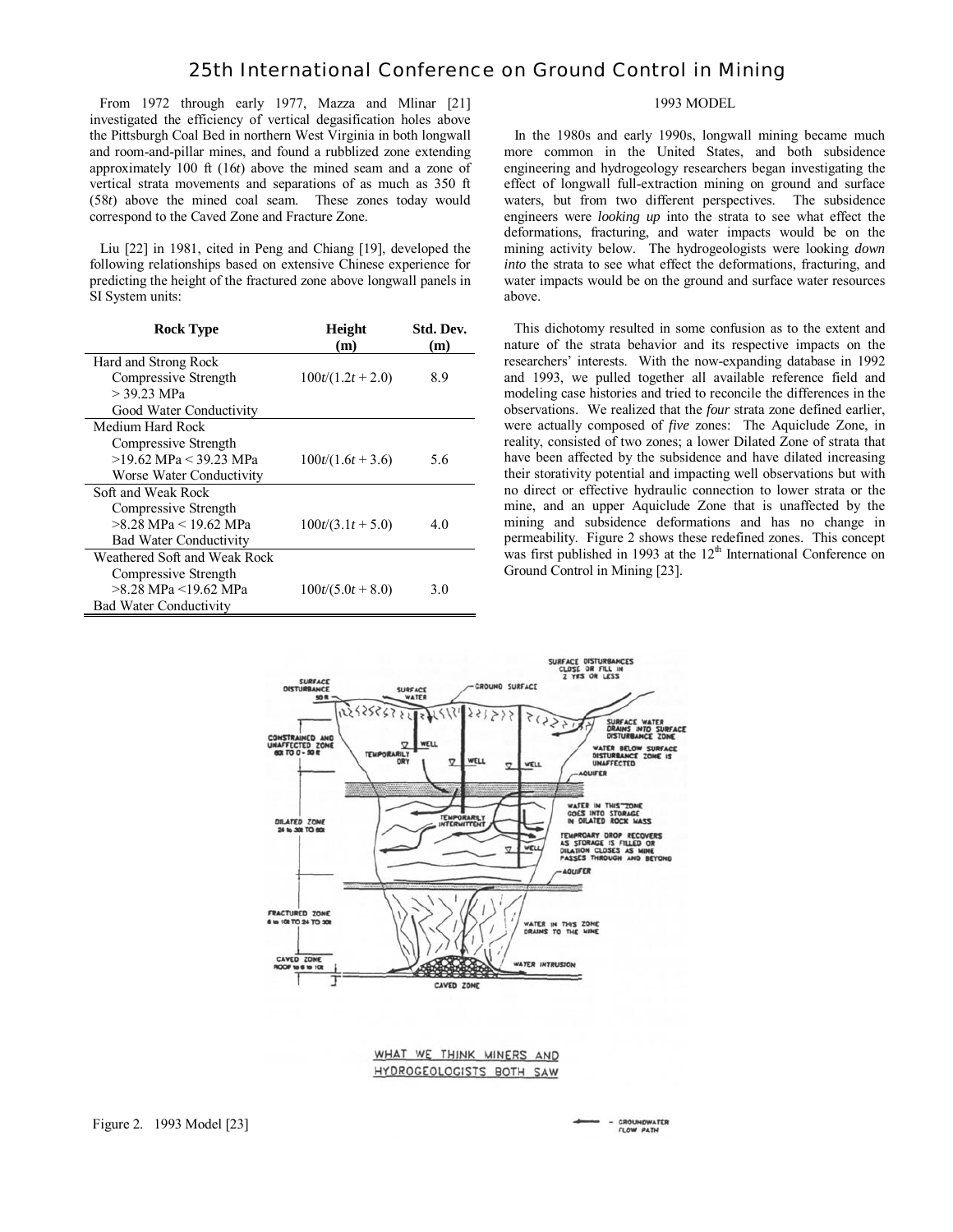# RECENT RESEARCH AND INVESTIGATIONS

## Deep Aquifer Effects

 In Pennsylvania, the Bituminous Mine Subsidence and Land Conservation Act of April 27, 1966, as amended in 1994, commonly called Act 54, was designed to regulate underground coal mining because underground coal mining affects the surface. Under the mandate of Act 54, the Pennsylvania Department of Environmental Protection must issue a report on the complex effects of underground mining during 5-year increments. In the 2003 Act 54 Report [24], written under contract by the Department of Earth Sciences of the California University of Pennsylvania, it is stated

> The response of the overburden can generally be divided into four zones. Zone 1 is a highly rubbleized, *caved zone* typically extending upward 6 to 10 times the coal seam thickness. Zone 2 is a *fractured zone* defined by massive block-type caving and vertical fracturing typically extending 24 to 30 times the coal seam height. Zone 3 is a zone of increased groundwater storage with dilated fractures (*dilated zone or continuous deformation zone*) and horizontal movements along weak-strong rock interfaces typically extending 30 to 60 times the seam thickness. Zone 4 is a *surface extension zone* where surface cracks typically open along the margins of the panel and above the working face of the panel. These surface cracks may open as the longwall face passes beneath the surface and close as the face moves away. Some researchers define an additional zone above zone 3 where the rock mass is constrained and there is no significant impact on groundwater movement or storage (develops where the mine is deeper than 60 times the seam thickness plus the depth of surface extension zone fracturing).

### and further that

…. the University's researchers can state that the majority of the ground-water recharge does not flow into the mines of Washington and Greene Counties. **If this is true, then ground-water recharge that does not report to the mines is still available within<br>the system.** These results support the These results support the concept proposed by Singh and Kendorski [10]; Coe and Stowe [18]; and Hasenfus, et al. [20], that the hydraulic conductivity of the rock units located above the caved zone and below the shallow fracture zone remains largely unaffected by longwall mining. [Emphasis original]

 Palchik [25] measured, using gas permeability, the growth of the fractured zone above the longwall panels of the Torezko-Snezhnyanskaya Area, in the Donets'k Basin, Ukraine, and found

The maximum heights of the zone of interconnected fractures and separate horizontal fractures may reach 19–41 and 53– 92 times the thickness of the coal seam respectively. It was found that the ratio between the maximum height of the zone of interconnected fractures and the thickness of the extracted coal seam increases with the increasing number of rock layer interfaces and decreases with the increasing stiffness of immediate roof. Observation shows that the formation of separate horizontal fractures began only 11–49.5 days after the height of the zone of interconnected fractures reached its maximum value.

 Booth [26] collected groundwater monitoring data in two Illinois longwall mining sites from 1988 to 1995, and concluded

> Groundwater impacts are an environmental constraint of longwall mining, whether considered as a problem for residents of mined area or for companies in permit<br>applications. Longwall mining affects Longwall mining affects overlying aquifers by several mechanisms, of which the most important are fracture dilation effects over the panel and drawdown effects transmitted outward through the aquifer from the primary potentiometric low. Groundwater levels may be lowered because of drainage to the mine, but normally this is retarded by an intermediate low-permeability zone, and a problem only for deeper wells that penetrate the lower fractured zone.

Near-Surface and Surface Effects

 Stout [27], in examining the effects of longwall-generated surface effects on streams, reported

> Six longwall mined streams were compared to five reference streams that were unmined or had been room-and-pillar mined.

Longwall mined streams were dry at 28% of sites, and all streams were impacted near their sources with stream width indicating remnant surface flow. Streams reemerged downstream, with most reappearing gradually along the downstream gradient. Stream width returned to reference conditions in four of six longwall mined streams in watersheds greater than 80 acres. Instantaneous stream  $temperatures$  were consistently 1-2 $\mathrm{^{\circ}C}$  cooler in longwall mined compared to reference streams, indicative of underground flow following stream subsidence.

Longwall mined streams were similar in terms of pH and hardness, but significantly different in terms of alkalinity, conductivity, and dissolved oxygen when compared to reference streams. However, longwall mined streams were capable of supporting a diverse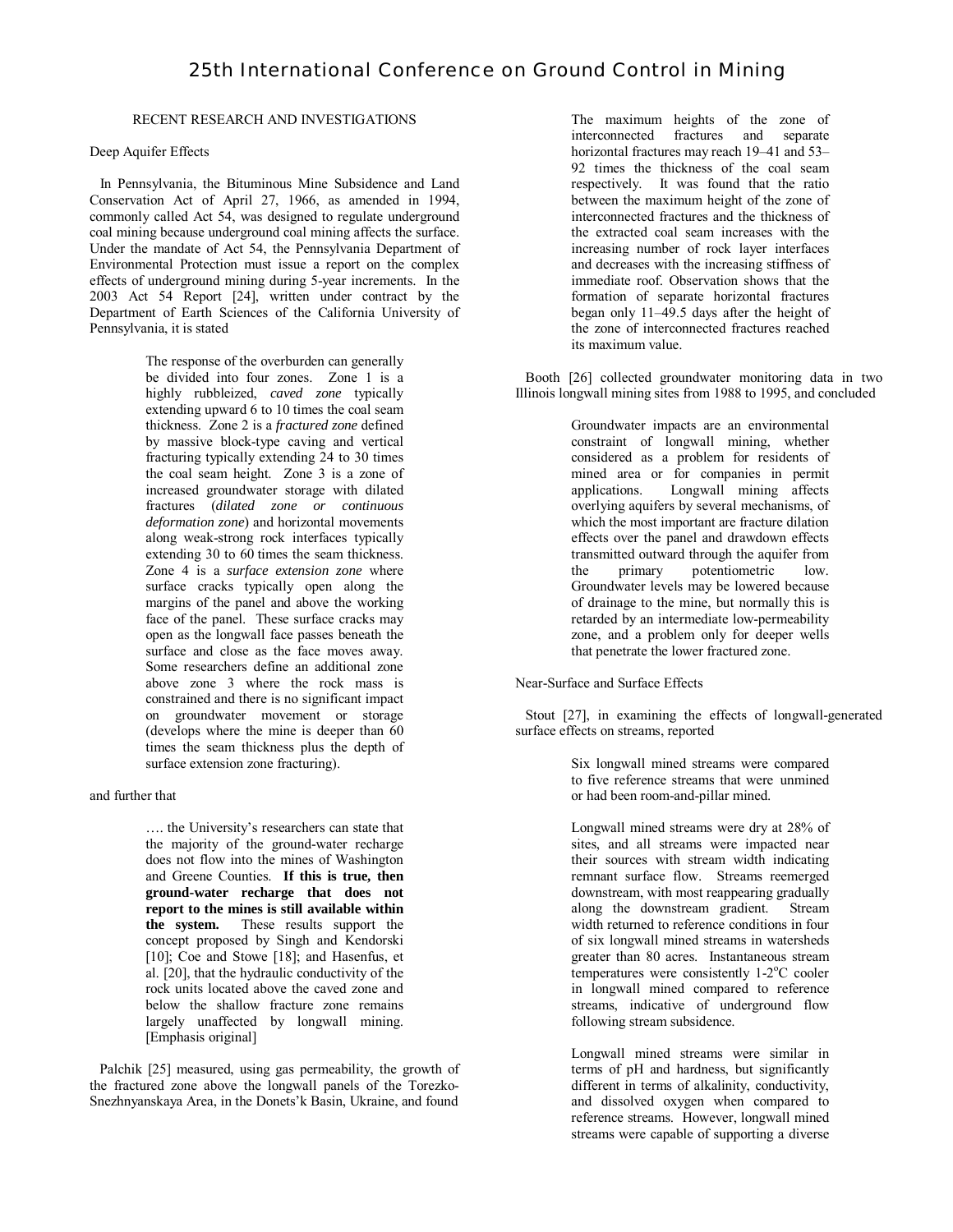macroinvertebrate fauna at sites where water was present.

Reference streams had diverse and ubiquitous aquatic macroinvertebrate communities across the region. Semivoltine taxa, those requiring perennial flow conditions for multiple years, were collected at 98% of reference stream sites. In contrast, longwall mined streams were dry at 28% of sites and had semivoltine taxa at only 48% of sites. Longwall mining results in a 50% reduction in the omnipresence of perennial aquatic biological communities in headwater streams in Marshall County.

 Bartsch et al. [28] investigated the effects of longwall mining on near-surface and surface conditions, and found

> Date collection began several years prior to longwall mining and has continued for several years after mining. The data for the test site shows that although the shallow and deep groundwater levels were affected by longwall mining, the soil moisture, vigor rating, or the growth rate of trees did not decline significantly compared to the control site where there were no hydrologic impacts. The study shows that there are no known significant impacts to trees from longwall mining.

 D'Appolonia Engineering Division of Ground Technology, Inc. [29], investigated the use of remote sensing imagery above longwall panels for tree canopy heath and concluded

> Throughout areas of predicted high tensile strain and ground disturbance (panel boundaries), no distinctive evidence of canopy distress was observed in the imagery, and the canopy was observed to be generally healthy in the field. The slight decline in tree health along the subsidence pools could not be distinguished in the remote sensing imagery, and the severe decline and mortality of the young ash stand was difficult to detect even with extensive scrutiny of the imagery.

 Earth Sciences Consultants, Inc. [30] conducted a study to determine the effects of longwall mining subsidence on streams, wetlands, and riparian areas within a selected valley floor setting, and concluded

> Although this study has identified variation between the mined and unmined segments, the statistically limited database cannot be used with absolute certainty to conclude whether these changes are attributed solely to<br>subsidence and/or are related to subsidence and/or are related to anthropogenic disturbances. These disturbances include increased erosion and/or runoff from crop and pasturelands, mowed areas, roads, and domestic activities. Therefore, approaches for mitigation and monitoring are not currently recommended.

 While surface cracking and deformation has been reported numerous times and validated the concepts of the 1993 Model for near-surface strata behavior, recent studies are inconclusive as to any negative impacts of these effects.

### CLOSURE

 Recent investigations have consistently borne out the validity of the 1993 Model for strata behavior and characterization above full-extraction mining such as longwall mines first developed more than 25 years ago.

### ACKNOWLEDGEMENTS

 The author wishes thank Prof. Syd S. Peng, West Virginia University, for his many helpful suggestions and additions of data. The author also wishes to thank Dr. Anthony Iannacchione, NIOSH, for his assistance in obtaining reference 21. The author also wishes to thank Agapito Associates, Inc., for the time and resources to complete this effort.

### **REFERENCES**

- 1. Norris, R.V.A., "Section 13: Drainage of Mines," 1st Ed., *Mining Engineers' Handbook*, John Wiley & Sons, Inc., New York, 1918, p. 993–1,018.
- 2. Norris, R.V.A. and R.E. Hobart, "Section 13: Drainage of Mines," 3d Ed., *Mining Engineers' Handbook*, John Wiley & Sons, Inc., New York, 1941, p. 13-01–13-21.
- 3. Orchard, R.J., "Working Under Bodies of Water," *The Min. Eng.*, 1969, Vol. 128, No. 101, p. 259-273.
- 4. Shadbolt, C.H., "Mining Subsidence Historical Review and State of the Art," *Proc. Conf. on Large Ground Movement and Structures, Univ. of Wales*, Inst., Of Sci. and Tech., London, 1977, p. 705-748.
- 5. Loofbourow, R.L., "Section 26: Ground Water and Ground-Water Control," *SME Mining Engineering Handbook*, Society of Mining Engineers, New York, 1973, Vol. 2, p. 26-49–26-51.
- 6. Babcock, C.O., and V.E. Hooker, "Results of Research to Develop Guidelines for Mining Near Surface and Underground Bodies of Water," *U.S. Bureau of Mines Information Circular 8741*, 1977, 17 p.
- 7. Skelly and Loy, "Guidelines for Mining Near Surface Waters," *Final Report on U. S. Bureau of Mines Contract H0252083*, U.S. Bureau of Mines Open File Report 29-77, Harrisburg, PA, 1977, 190 p.
- 8. K. Wardell and Partners, "Guidelines for Mining Near Surface Waters," *Final Report on U. S. Bureau of Mines Contract H0252021*, U.S. Bureau of Mines Open File Report 30-77, Newcastle, United Kingdom, 1977, 59 p.
- 9. Kendorski, F.S., I. Khosla, and M.M. Singh, "Criteria for Determining When a Body of Surface Water Constitutes a Hazard to Mining," *Final Report on U.S. Bureau of Mines Contract No. J0285011*, Engineers International, Inc., Downers Grove, IL, August 1979, 364 p.
- 10. Singh, M.M., and F.S. Kendorski, "Strata Disturbance Prediction for Mining Beneath Surface Water and Waste Impoundments," *Proceedings, 1st Intl. Conference on Ground Control in Mining*, West Virginia University, Morgantown, 1981, pp. 76-89.
- 11. Williamson, W.H., "Hydrogeological Aspects of Coal Mining under Stored Water near Sydney, Australia," *Proceedings, Conference on Water in Mining and*